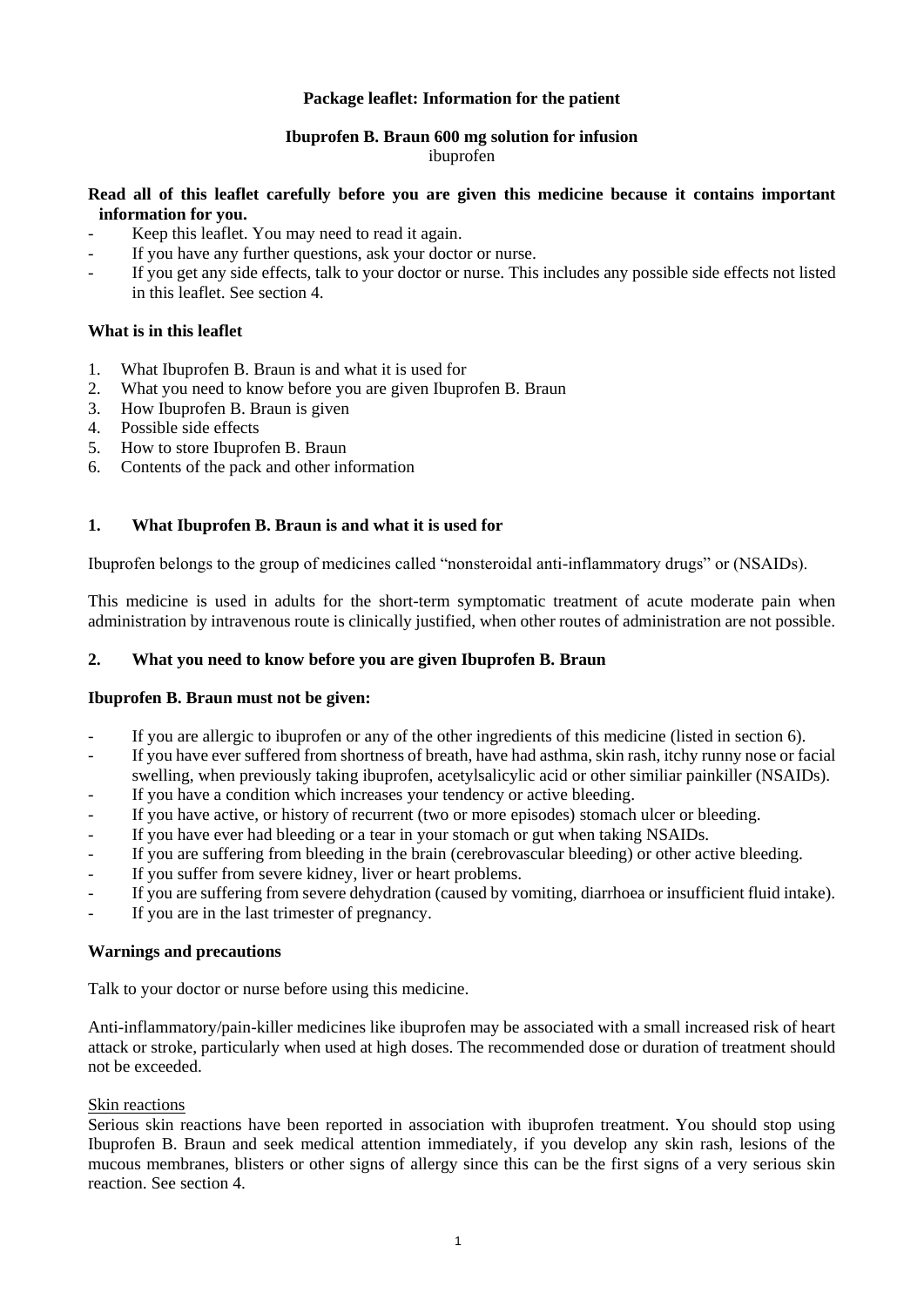Discuss your treatment with your doctor before receiving Ibuprofen B. Braun:

- If you have heart problems including heart failure, angina (chest pain), or if you have had a heart attack, bypass surgery, peripheral artery disease (poor circulation in the legs or feet due to narrow or blocked arteries), or any kind of stroke (including 'mini-stroke' or transient ischaemic attack "TIA").
- If you have high blood pressure, diabetes, high cholesterol, have a family history of heart disease or stroke, or if you are a smoker.
- If you have just had major surgery.
- If you have had or developed an ulcer, bleeding or perforation of the stomach or duodenum. In these cases, your doctor will consider of prescribing a protective medicine for the stomach.
- If you have asthma or other breathing disorder.
- If you have an infection please see heading "Infections" below.
- If you have kidney disease or liver disease, are more than 60 years old or use ibuprofen long-term, your doctor may need to carry out checks on a regular basis. Your doctor will tell you the frequency of these checks.
- If you are dehydrated for example, due to diarrhoea, drink a lot of liquids and contact your doctor immediately as ibuprofen in this case could cause kidney failure as a result of dehydration.
- If you have Crohn's disease or ulcerative colitis because ibuprofen can worsen these conditions.
- If you observe any injuries, swelling or redness of the skin, trouble breathing (asphyxiation), immediately stop the treatment with the medicine and contact your doctor or nurse.
- If you have varicella as complications can occur.
- If you have hereditary disorder of the porphyrin metabolism (e.g. acute intermittent porphyria).
- If you drink alcohol around the same time of receiving this medicine, side effects related to stomach, intestines and nervous system may be increased.
- If you suffer from hay fever, nasal polyps or chronic obstructive respiratory disorders, you are at higher risk of allergic reactions. The allergic reactions may present as asthma attacks (so-called analgesic asthma), rapid swelling (Quincke´s oedema) or a rash.
- It is important that you are given the lowest dose that alleviates and control pain and are not given this medicine for longer than necessary to control your symptoms.
- Allergic reactions may occur with this medicine, mainly at the start of treatment. In this case, treatment should be discontinued.
- There have been few cases of aseptic meningitis with the use of this medicine. The risk is greater if you suffer from systemic lupus erythematosus and related connective tissue diseases.
- The use with concomitant NSAIDs including cyclooxygenase-2 selective inhibitors should be avoided.

# Infections

Ibuprofen may hide signs of infections such as fever and pain. It is therefore possible that this medicine may delay appropriate treatment of infection, which may lead to an increased risk of complications. This has been observed in pneumonia caused by bacteria and bacterial skin infections related to chickenpox. If you take this medicine while you have an infection and your symptoms of the infection persist or worsen, consult a doctor without delay.

In general the habitual use of (several sort of) analgesics can lead to lasting severe kidney problems.

On prolonged use of painkillers, headache may occur that must not be treated with increased doses of the medicine.

During prolonged ibuprofen administration, regular checking of liver values, kidney function, and blood counts is required.

Ibuprofen can alter the following laboratory tests:

- Bleeding time (may be prolonged 1 day after the end of the treatment)
- Blood-glucose values (may be decreased)
- Creatinine clearance (may be decreased)
- Hematocrit or hemoglobin (may be decreased)
- Blood urea nitrogen, serum creatinine and serum potassium (may be increased)
- Liver function test: increased transminases levels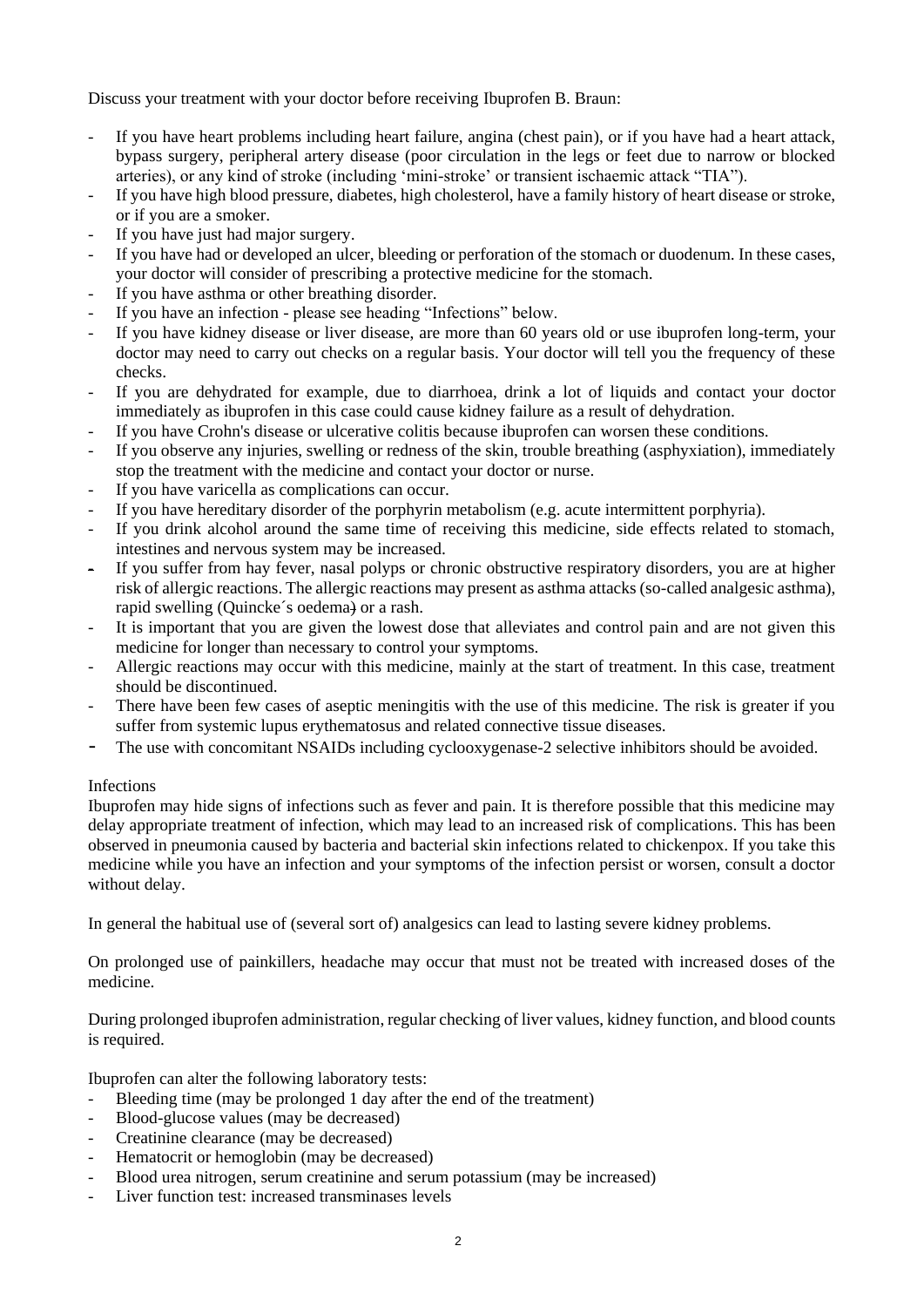Tell your doctor if you are going to undergo clinical tests and you are using or you have recently used ibuprofen.

## **Children and adolescents**

The safety and efficacy of Ibuprofen B. Braun in children and adolescents have not been established. This medicine should not be used in children and adolescents (below 18 years of age).

## **Other medicines and Ibuprofen B. Braun**

Tell your doctor or nurse if you are taking, have recently taken or might take any other medicines.

Ibuprofen B. Braun may affect or be affected by some other medicines. For example:

- Other nonsteroidal anti-inflammatory drugs (NSAIDs) including COX-2 (e.g. celecoxib) may increase the risk of gastrointestinal ulcers and bleeding due to an additive effect.
- Medicines that are anti-coagulants (used for thinning blood and prevent clotting such as. acetylsalicylic acid, warfarin, ticlopidine).
- Cardiac glycosides such as digoxin (used to treat heart failure), phenytoin (used to treat epilepsy) or lithium (used to treat depression),may increase their blood levels when taking with ibuprofen.
- Methotrexate (used to treat certain types of cancers or rheumatism) taken at the same time as ibuprofen (within a range of 24 hours) can increase blood levels and risk of toxicity by methotrexate.
- Mifepristone (a medicine to terminate pregnancy).
- SSRIs-antidepressants, such as fluoxetine, may also increase the risk of bleeding of stomach and intestines.
- Medicines that reduce high blood pressure (ACE-inhibitors such as captopril, beta-blockers such as atenolol, angiotensin-II receptor antagonists such as losartan).
- Corticosteroids (such as hydrocortisone) (used for inflammation) because they increase the risk of ulcer or bleeding into stomach and intestines.
- Diuretics (medicines used for urination, such as bendroflumethiazide), as NSAIDs may reduce the effects of these medicines and it may increase the risk of kidney problems (using potassium sparing diuretics with ibuprofen can lead to high blood levels of potassium).
- Medicines containing probenecid and sulfinpyrazone may delay the excretion of ibuprofen.
- Cyclosporin and tacrolimus (used to avoid transplant rejection) may increase the risk of kidney damage.
- Sulfonylureas, such as glibenclamide (medicines used for diabetes). Control of blood glucose values is recommended when these medicines are used together.
- Antibiotics of the quinolone group, such as ciprofloxacin due to an increased risk for developing seizures (fits).
- Voriconazole, fluconazole (CYP2C9 inhibitors used for fungal infections) can increase blood levels of ibuprofen.
- Zidovudine, (used for HIV infection) due to increased risk of blood accumulation in joints and bruises.
- Aminoglycosides (a type of antibiotics) NSAIDs may decrease the excretion of aminoglycosides.
- Gingo biloba (a herbal medicine often used in dementia) may increase the risk of bleeding.

Some other medicines may also affect or be affected by the treatment with ibuprofen. You should therefore, always seek the advice of your doctor or nurse before you are given ibuprofen with other medicines.

#### **Pregnancy, breast-feeding and fertility**

If you are pregnant or breast-feeding, think you may be pregnant or are planning to have a baby, ask your doctor or nurse for advice before you are given this medicine.

You must not be given this medicine during the third trimester (last 3 months) of pregnancy.

This medicine passes into breast milk but may be used during breast-feeding if it is used at the recommended dose and during the shortest possible time. However, if it is used at higher doses than 1200 mg daily or for longer periods, your doctor may recommend to interrupt the breast feeding.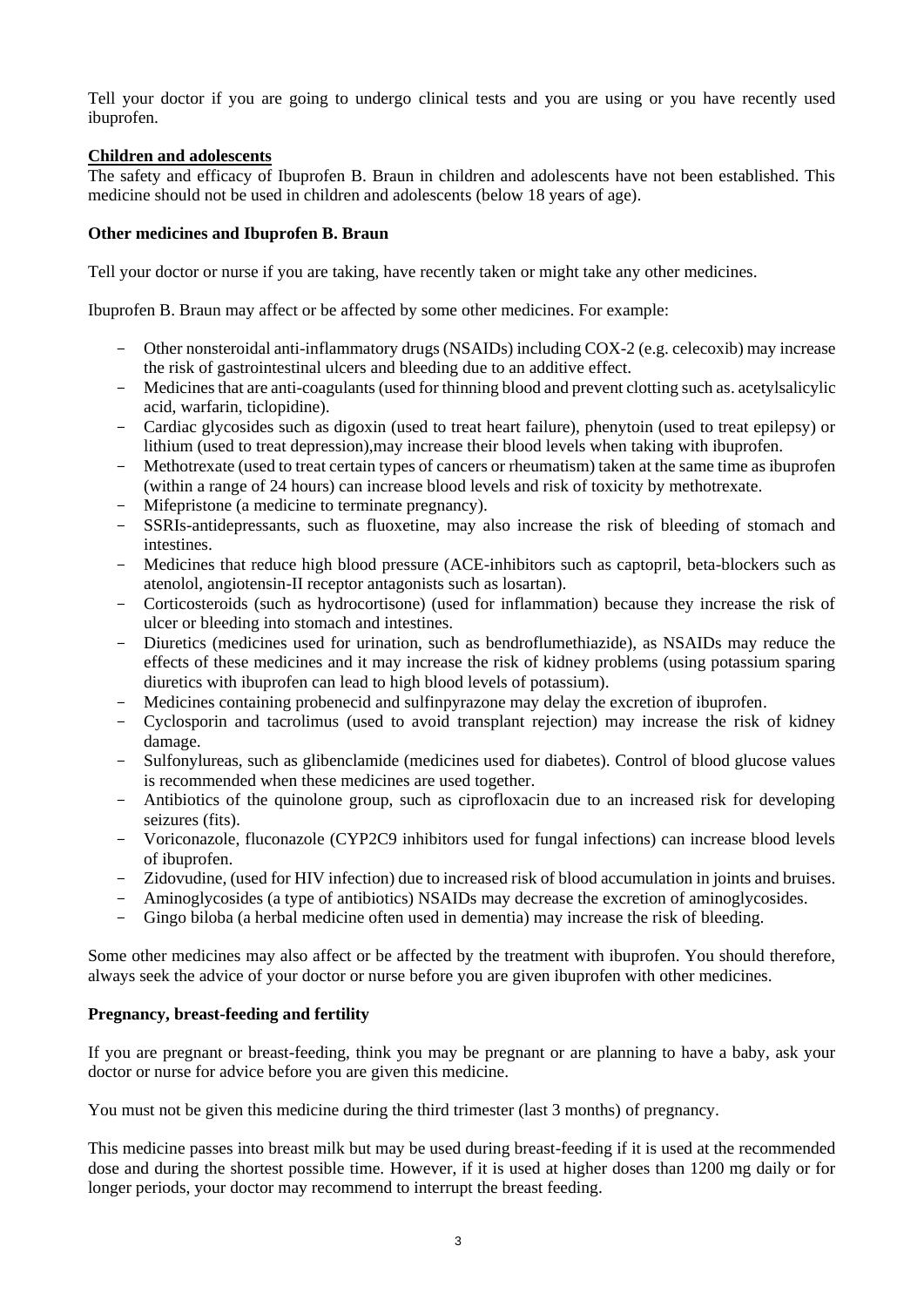Ibuprofen may make it more difficult to become pregnant. You should inform your doctor if you are planning to become pregnant or if you have problems to become pregnant.

#### **Driving and using machines**

This medicine, in single or short term use has no or negligible influence on the ability to drive and use machines. However, the occurrence of relevant side effects such as fatigue and vertigo can impair reactivity and the ability to drive a vehicle and/or use machines may be reduced. This particularly applies when combined with alcohol.

**Ibuprofen B. Braun contains sodium.** This medicinal product contains 360 mg sodium (component of cooking/table salt) per bottle. This is equivalent to 18.0 % of the recommended maximum daily dietary intake of sodium for an adult.

## **3. How Ibuprofen B. Braun is given**

This medicine is prescribed to you only by a doctor and is only given to you by doctor or nurse in an environment with appropriate equipment.

The recommended dose for adults is 600 mg intravenously (a drip into a vein), another 600 mg dose can be administered after 6 to 8 hours depending on the intensity of the condition and response to treatment. The maximum daily dose of 1200 mg should not be exceeded.

The lowest effective dose should be used for the shortest duration necessary to relieve symptoms. If you have an infection, consult a doctor without delay if symptoms (such as fever and pain) persist or worsen (see section 2). Your doctor will also make sure that you have had enough fluids in order to minimize the risk of side effects to the kidney.

Use should be limited to situations where oral administration is inappropiate. Patients must switch to oral treatment as soon as this is possible.

This medicinal product is indicated for short-term acute treatment only and should not be used for more than 3 days.

#### **Method of administration**

For intravenous use. The solution should be administered by intravenous infusion over 30 minutes. This medicinal product is indicated for use as single dose. Inspect the solution before use. It should be discarded if any particulate matter or discoloration is observed.

#### **If you are given more Ibuprofen B. Braun than you should**

If you think you have been given more ibuprofen than you should immediately consult your doctor or nurse.

The symptoms can include nausea, stomach pain, vomiting (may be blood streaked), headache, ringing in the ears, confusion and shaky eye movement. At high doses, drowsiness, chest pain, palpitations, loss of consciousness, convulsions (mainly in children), inability to co-ordinate muscle movements, weakness and dizziness, blood in urine, cold body feeling, and breathing problems have been reported.

You might also suffer from low blood pressure, blueish colouration of the skin or mucous membranes (cyanosis), bleeding into stomach or intestines, as well as functional problems of the liver and kidneys.

If you have any further questions on the use of this medicine, ask your doctor, pharmacist or nurse.

#### **4. Possible side effects**

Like all medicines, this medicine can cause side effects, although not everybody gets them.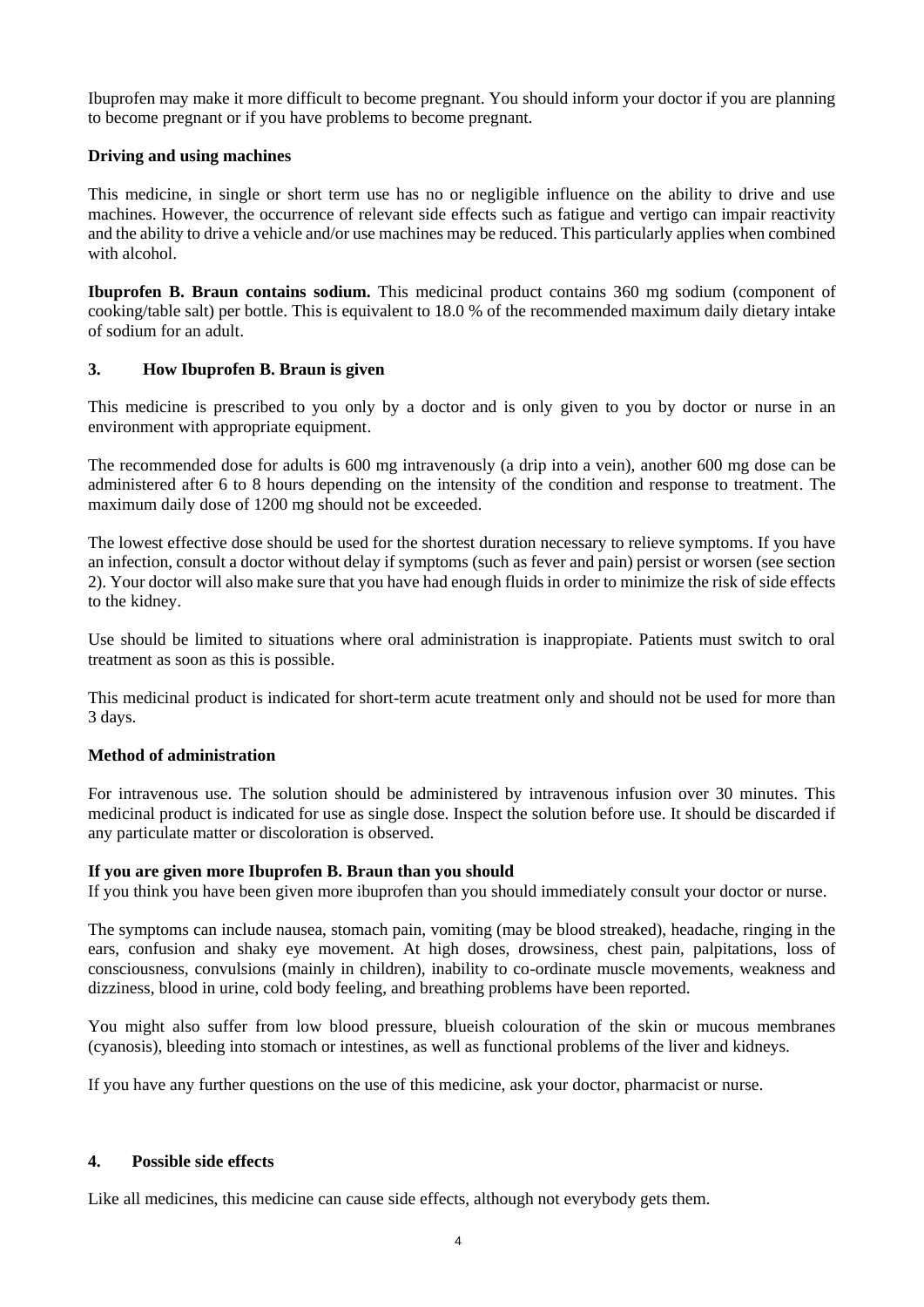The side effects can be minimized by using the lowest effective dose for the shortest time possible to treat the symptoms. You can get one or more of the known side effects of NSAIDs (see below). If you experience any of these side effects, you should stop using this medicine and consult a doctor as soon as possible. Elderly patients who use this drug are at greater risk for developing problems associated with side effects.

The most commonly observed adverse events are gastrointestinal side effects (affecting stomach and intestines). Peptic ulcers (stomach or intestinal ulcer), perforation (hole the wall of the stomach or intestine) or bleeding from the stomach or intestines, sometimes fatal, particularly in the elderly may occur. Nausea, vomiting, diarrhoea, flatulence, constipation, iIndigestion, abdominal pain, tarry stools, vomiting blood, ulcerative stomatitis (inflammation of the oral mucosa with ulceration), exacerbation of colitis (inflammation of large intestine) and Crohn's disease. Less frequently, gastritis (stomach inflammation) has been observed. Particularly the risk of bleeding into stomach and intestines occurring is dependent on the dose range and the duration of use. Edema (fluid accumulation in the tissues), high blood pressure and heart failure have been reported in association with NSAID treatment. Medicines like ibuprofen may be associated with a small increased risk of heart attack ("myocardial infarction") or stroke.

Very rarely severe allergic reactions (including infusion site reactions, anaphylactic shock) and serious skin side effects such as bullous (blistering) reactions including Stevens-Johnson syndrome and toxic epidermal necrolysis (Lyell´s shyndrome), erythema multiforme, alopecia, (hair loss), skin becomes sensitive to light and allergic vasculitis (inflammation of a blood vessel) have been reported.

Exacerbation of inflammation related to infections (for example development necrotising fasciitis) coinciding with the use of NSAIDs has been described very rarely.

In exceptional cases, severe skin infections and soft-tissue complications may occur during a varicella infection.

## *Very common side effects (may affect more than 1 in 10 people):*

- Tiredness or sleeplessness, headache and dizziness.
- Heartburn, abdominal pain, nauseas, vomiting, flatulence, diarrhoea, constipation and slight blood losses in stomach and intestines that may cause anaemia in exceptional cases.

#### *Common side effects (may affect up to 1 in 10 people):*

- Vertigo.
- Skin eruption.
- Pain and burning sensation in the administration site.
- Gastrointestinal ulcer, potentially with bleeding and perforation. Ulcerative stomatitis, exacerbation of colitis and Crohn´s disease.

#### *Uncommon side effects (may affect up to 1 in 100 people):*

- Insomnia (problems sleeping), agitation, irritability or tiredness, anxiety and restlessness.
- Visual disturbances.
- Tinnitus (ringing or buzzing in the ears).
- Inflammation of the stomach lining.
- Reduced production of urine and formation of oedemas, particularly in patients with high blood pressure or kidney problems, nephrotic syndrome, interstitial nephritis that may be accompanied by acute renal insufficiency.
- Urticaria, pruritus, purpura (including allergic purpura), skin rash.
- Allergic reactions with skin rashes and itching, as well as asthma attacks (possibly with drop of blood pressure).

#### *Rare side effects (may affect up to 1 in 1,000 people):*

- Reversible toxic amblyopia (double vision).
- Difficulty hearing.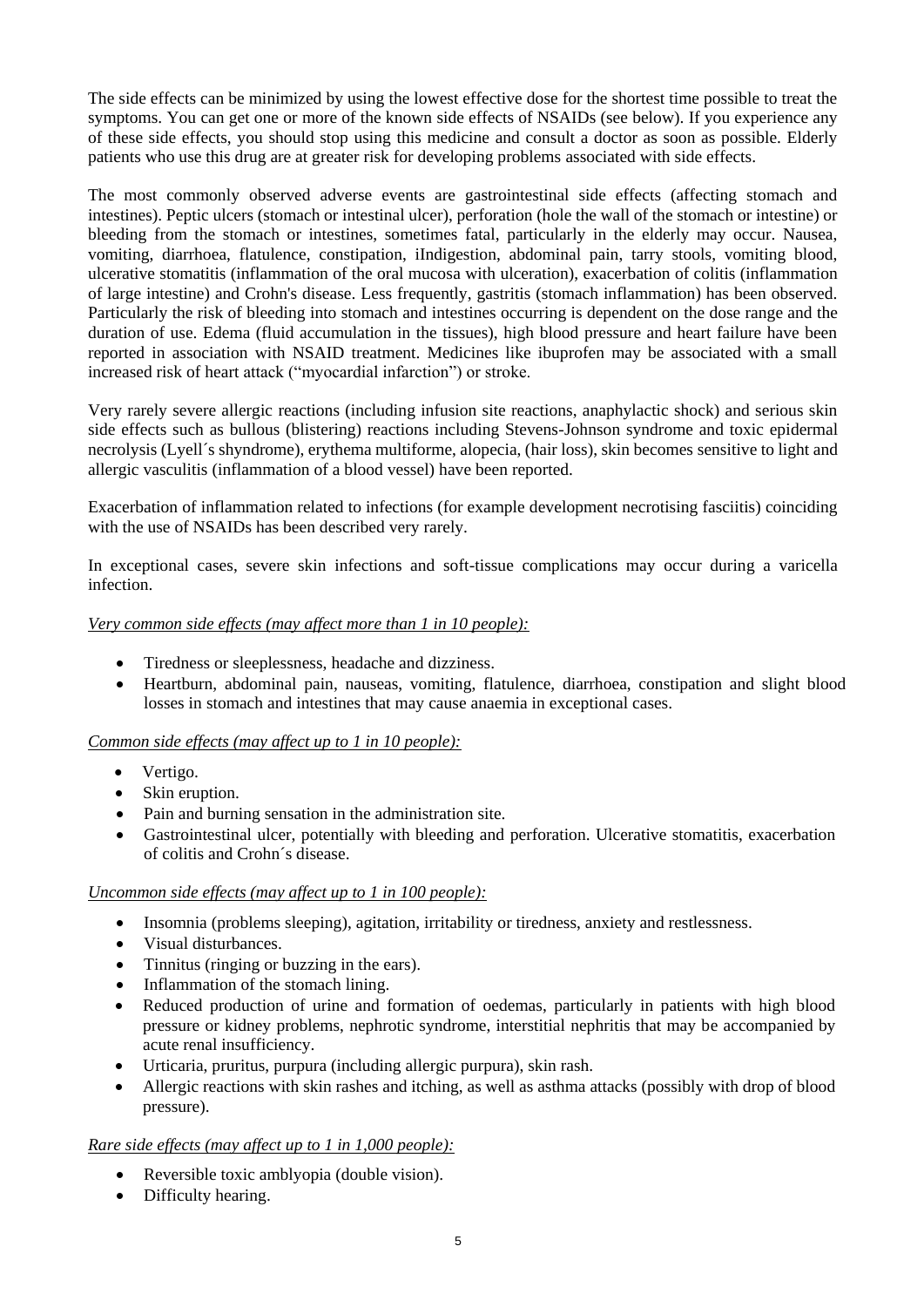- Narrowing ot the oesophagus (blood vessels in gullet), complications of diverticula of the large bowel, unspecific haemorrhagic colitis. If there is bleeding into stomach or intestines, it can cause anemia.
- Damage of kidney tissue (papillary necrosis), particularly in long-term therapy, increased serum uric acid concentration in the blood.
- Yellowing of the skin or whites of the eyes, liver dysfunction, liver damage, particularly in long-term therapy acute hepatitis (inflammation of the livers).
- Psychotic reactions, nervousness, irritability, confusion or disorientation and depression.
- Stiff neck.

#### *Very rare side effects (may affect up to 1 in 10,000 people):*

- Disorders of blood cell formation (anaemia, leukopenia, thrombocytopenia, pancytopenia, agranulocytosis). The first symptoms are: fever, sore throat, surface mouth ulcers, flu-like symtoms, severe fatigue, nasal and skin bleeding.
- Palpitations (rapid heartbeat), heart failure, myocardial infarction.
- Arterial hypertension
- Aseptic meningitis (stiff neck, headache, nausea, vomiting, fever or confusion). Patients with autoimmune disorders (SLE, mixed connective-tissue disease) appear to be predisposed.
- Inflammation of oesophagus (gullet) or pancreas, narrowing of the bowel.
- Asthma, difficulty breathing (broncospasm), shortness of breath and wheezing.
- Systemic lupus erythematosus (an autoimmune disease), severe allergic reaction (face oedema, swelling of the tongue, swelling of the throat with constriction of the airways, difficulty breathing, rapid heartbeat and decreased blood pressure and life threatening shock).

#### *Not known side effects (frequency cannot be estimated from the available data):*

- Liver insufficiency.
- Site of injection reactions such as swelling, bruising or bleeding.
- A severe skin reaction known as DRESS syndrome can occur. Symptoms of DRESS include: skin rash, fever, swelling of lymph nodes and an increase of eosinophils (a type of white blood cells).
- A red, scaly widespread rash with bumps under the skin and blisters mainly localized on the skin folds, trunk, and upper extremities accompanied by fever at the initiation of treatment (acute generalised exanthematous pustulosis). Stop using Ibuprofen B. Braun if you develop these symptoms and seek medical attention immediately. See also section 2.

#### **Reporting of side effects**

If you get any side effects, talk to your doctor. This includes any possible side effects not listed in this leaflet. You can also report side effects directly via HPRA Pharmacovigilance, Earlsfort Terrace, IRL - Dublin 2; Tel: +353 1 6764971; Fax: +353 1 6762517. Website: [www.hpra.ie;](http://www.hpra.ie/) e-mail[: medsafety@hpra.ie.](mailto:medsafety@hpra.ie) By reporting side effects, you can help provide more information on the safety of this medicine.

#### **5. How to store Ibuprofen B. Braun**

Keep this medicine out of the sight and reach of children.

This medicinal product does not require any special storage conditions.

The product should be used immediately after opening.

For single use only. Any unused solution should be discarded.

Do not use this medicine after the expiry date which is stated on the label after EXP. The expiry date refers to the last day of that month.

Do not use this medicine if you notice any particles or discoloration.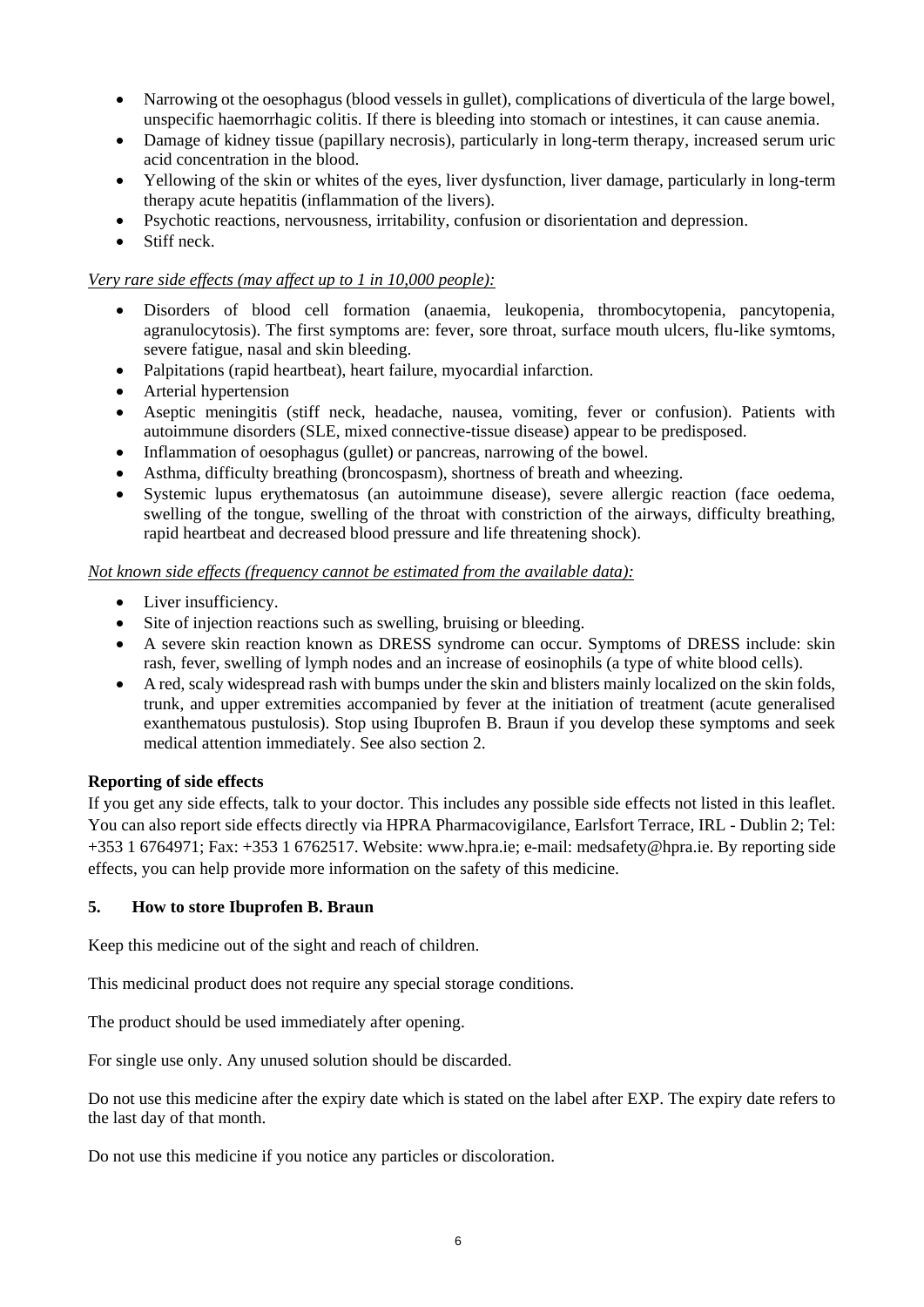# **6. Contents of the pack and other information**

#### **What Ibuprofen B. Braun contains**

- The active substance is ibuprofen. Each 100 ml bottle contains 600 mg of ibuprofen.
- The other ingredients are L-arginine, sodium chloride, hydrochloric acid, sodium hydroxide, water for injection.

## **What Ibuprofen B. Braun looks like and contents of the pack**

Clear and colorless to pale yellow solution for infusion, without any particulate matter.

The solution is contained in closed LDPE bottles of 100ml with an external cap in packs of 10 bottles and 20 bottles.

Not all pack sizes may be marketed.

# **Marketing Authorisation Holder**

B. Braun Melsungen AG Carl-Braun-Straße 1 34212 Melsungen Germany

## **Manufacturer**

B. Braun Medical, S.A. Ctra. Terrasa, 121 Rubí 08191 Barcelona – Spain

For any information about this medicine, please contact the local representative of the Marketing Authorisation Holder.